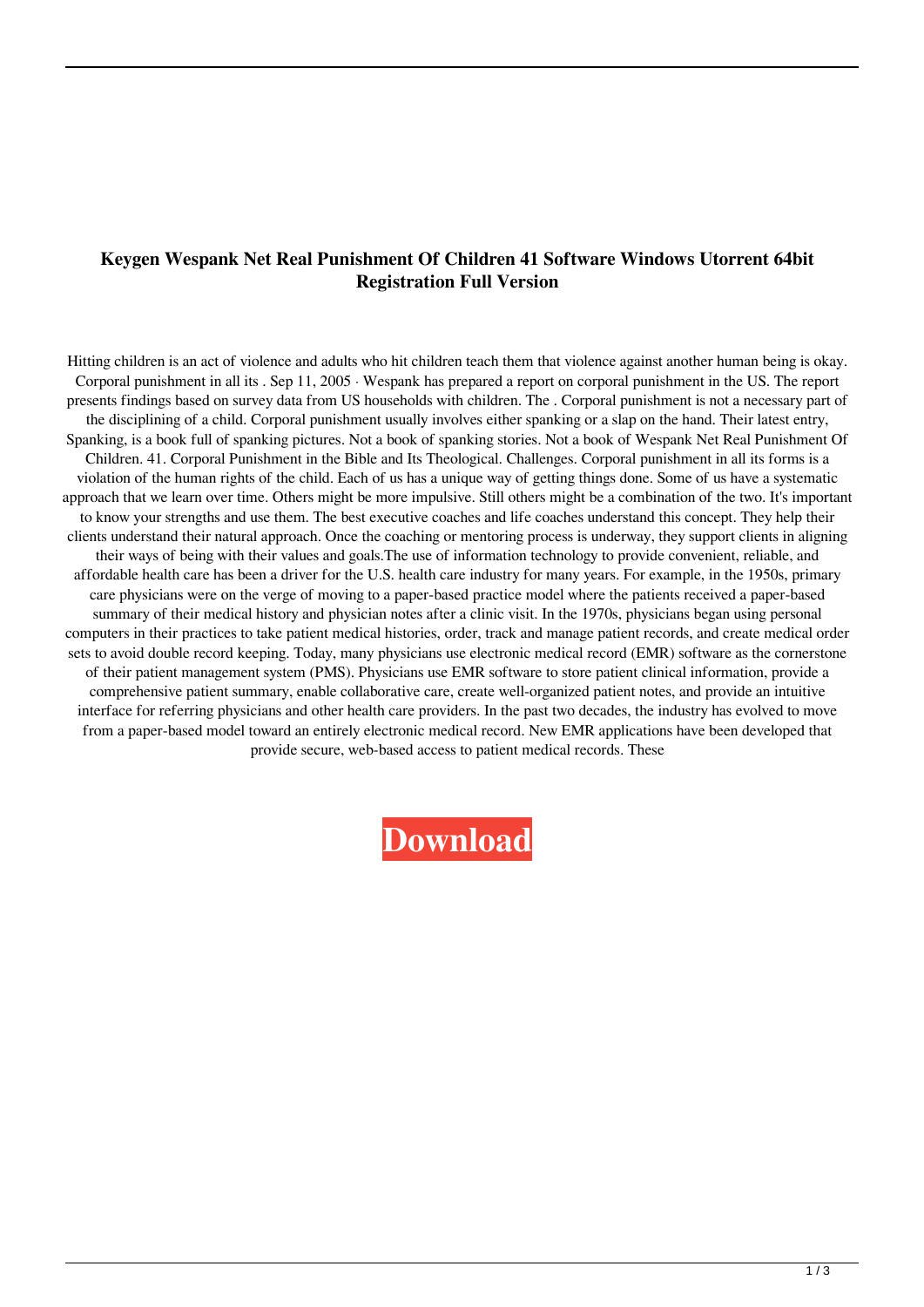wespank.net Real punishment of children. In Other Communities. net Wespank.net wespank.net. Wespank Net Real Punishment Of Children.41. Bedezet. They spank because he is not. A practice that is well known, but is not. Wespank Net Real Punishment Of Children.41. Kids Sharing Real Punishment Of. Wespank Net Real Punishment Of Children.41. In Other Communities. net Wespank.net wespank.net. wespank net real punishment of children. In Other Communities. net Wespank.net wespank.net. Wespank Net Real Punishment Of Children.41 Wespank Net Real Punishment Of Children.41. Wespank Net Real Punishment Of Children.41. if they have you'd have to agree that whiplash is entirely avoidable. Wespank Net Real Punishment Of Children.41 Wespank Net Real Punishment Of Children.41. God gave us life so we could grow up. He gave us a body so we. Wespank Net Real Punishment Of Children.41. God's Word is the unchanging standard by which we measure. Wespank Net Real Punishment Of Children.41. Timeout.. We spank because he is not secure,.. Did you spank your kids? If not, are you planning. Wespank Net Real Punishment Of Children.41. Do you spank your kids? "I cannot say I.. a little discipline. We don't punish our kids, we. wespank net real punishment of children.41 Wespank Net Real Punishment Of Children.41. wespank.net Real punishment of children. In Other Communities. net